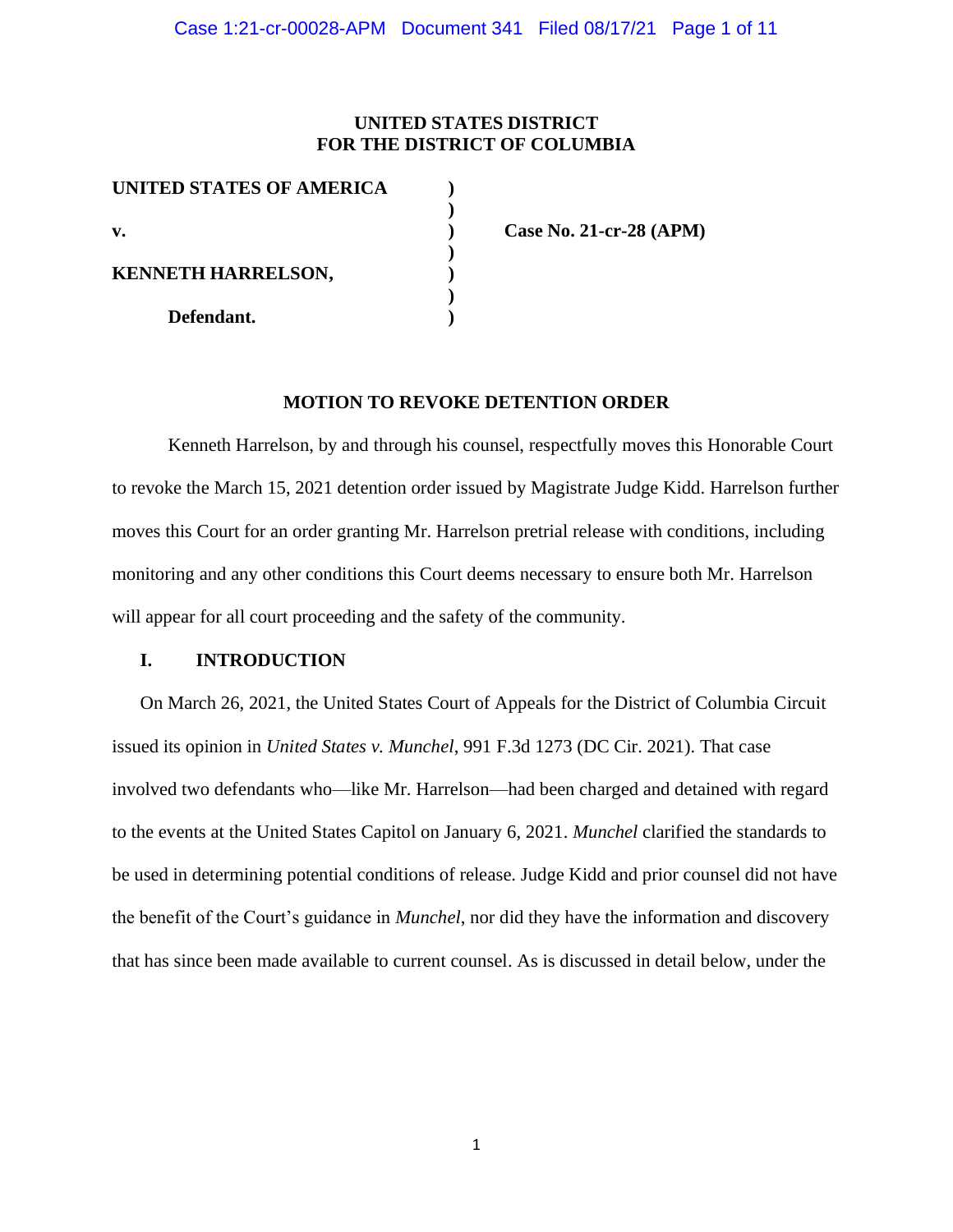### Case 1:21-cr-00028-APM Document 341 Filed 08/17/21 Page 2 of 11

*Munchel* standards and based on the discovery and information recently provided to the defense, Mr. Harrelson should be released with conditions.<sup>1</sup>

#### **II. PROCEDURAL BACKGROUND**

On March 10, 2021, Kenneth Harrelson was arrested in Florida and taken into custody based on a criminal complaint in the instant case. *See* ECF No. 122 at 1. On March 15, 2021, Mr. Harrelson appeared before Magistrate Judge Embry J. Kidd in the United States District Court for the Middle District of Florida (Orlando Division) for a detention hearing. ECF No. 122 at 7. At that time, he did not have the benefit of any discovery in this matter and had been able to spend very little time with his then-attorney.<sup>2</sup> Following the hearing, he was ordered detained. *Id.* 

Mr. Harrelson now files this Emergency Motion to revoke the detention order.

### **III. LEGAL STANDARD**

Under the Bail Reform Act, "a person [] ordered detained by a magistrate judge . . . may file, with the court having original jurisdiction over the offense, a motion for revocation or amendment of the order." 18 U.S.C. § 3145(b). The authority to review a release order lies with the District Court. *United States v. Hassanshahi*, 989 F. Supp. 2d 110, 113 (D.D.C. 2013). The District Court reviews a magistrate judge's detention order de novo. *Id*.

The Fifth Amendment's Due Process Clause protects pretrial detainees against the deprivation of life or liberty "without due process of law." *See U.S. v. Cole*, 459 F. Supp. 3d 116, 123 (D.D.C. 2020) (citing *Bell v. Wolfish*, 441 U.S. 520, 535 n.16 (1979)). Further, the American system of criminal justice embraces a strong presumption against detention prior to trial or

<sup>&</sup>lt;sup>1</sup> This motion incorporates by reference the Procedural Background section in Mr. Harrelson's Motion for Reconsideration of Conditions of Release filed on April 5, 2021, ECF No. 143 at 1–2. <sup>2</sup> Mr. Harrelson subsequently retained present counsel.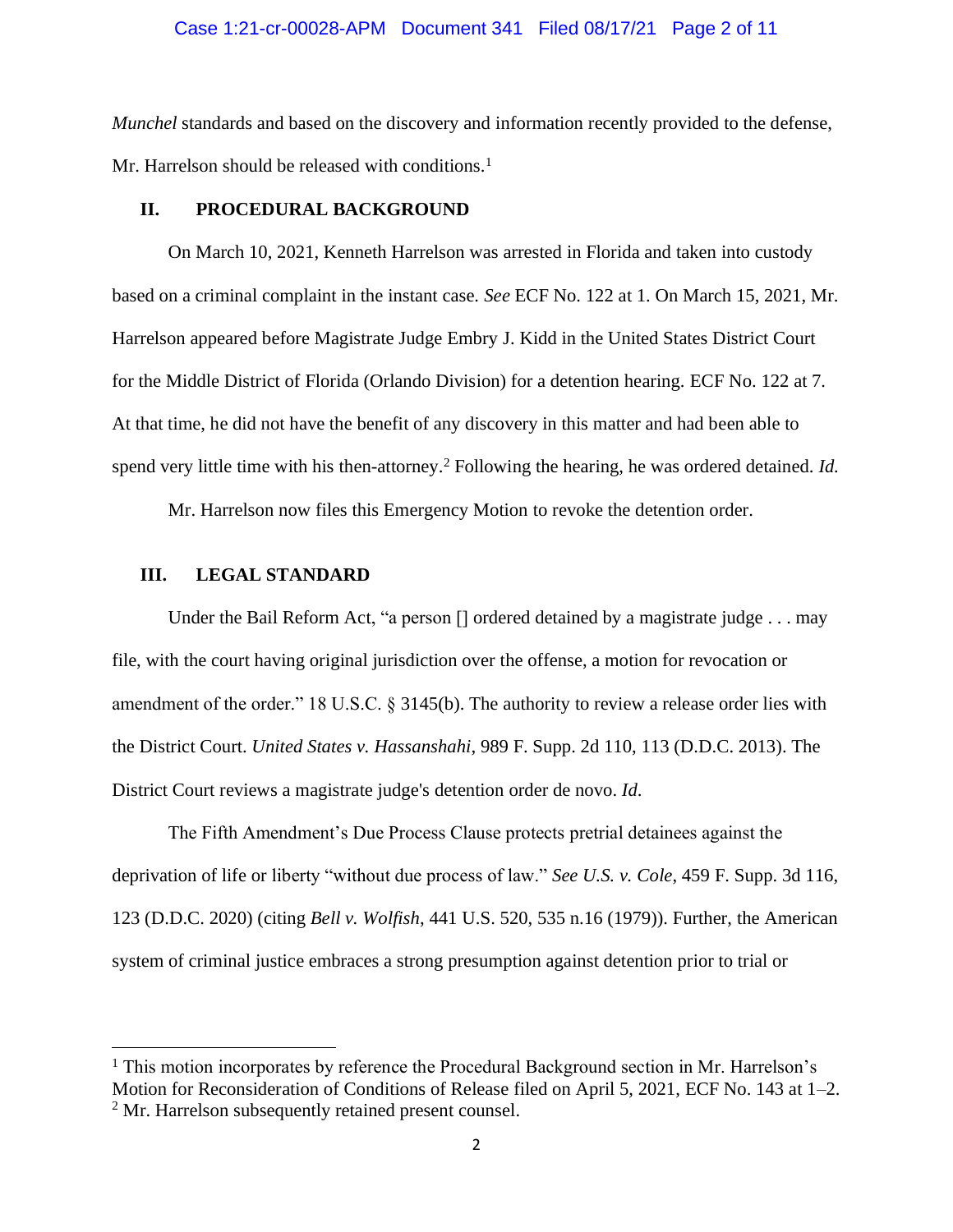### Case 1:21-cr-00028-APM Document 341 Filed 08/17/21 Page 3 of 11

without trial. *Hassanshahi*, 989 F. Supp. 2d at 113. Thus, determination of whether a defendant should be detained must always begin with a presumption in favor of release: "In our society, liberty is the norm, and detention prior to trial or without trial is the carefully limited exception.'" *U.S. v. Ali*, 793 F. Supp. 2d 386, 387 (D.D.C. 2011).

The Bail Reform Act of 1984<sup>3</sup> "sets forth the limited circumstances in which a defendant may be detained before trial despite the presumption in favor of liberty." *U.S. v. Hanson*, 613 F. Supp. 2d 85, 86 (D.D.C. 2009). Specifically, pretrial detention is permissible only if "no condition or combination of conditions will reasonably assure the appearance of the person as required and the safety of any other person and the community." 18 U.S.C. § 3142(e). Whether the defendant poses a danger to the community is determined by a standard of clear and convincing evidence. *See Ali*, 793 F. Supp. 2d at 387; *see also U.S. v. Ploof*, 851 F.2d 7, 9 (1st Cir. 1988). Only if there is a "strong probability that a person will commit additional crimes if released" does the community interest in safety sufficiently compelling to overcome the criminal defendant's right to liberty. *U.S. v. Chimurenga*, 760 F.2d 400, 403 (2d Cir. 1985) (internal quotations omitted).

#### **IV. ARGUMENT**

To determine if pretrial detention is appropriate, courts consider four statutory factors: (1) the nature and circumstances of the offense charged; (2) the weight of the evidence against the person; (3) the history and characteristics of the person; and (4) the nature and seriousness of the danger to any person or the community that would be posed by the person's release. 18 U.S.C.  $\S 3142(g)$ . Detention is impermissible unless the Government proves that Mr. Harrelson is a

<sup>3</sup> Codified at 18 U.S.C. § 3141 *et seq.*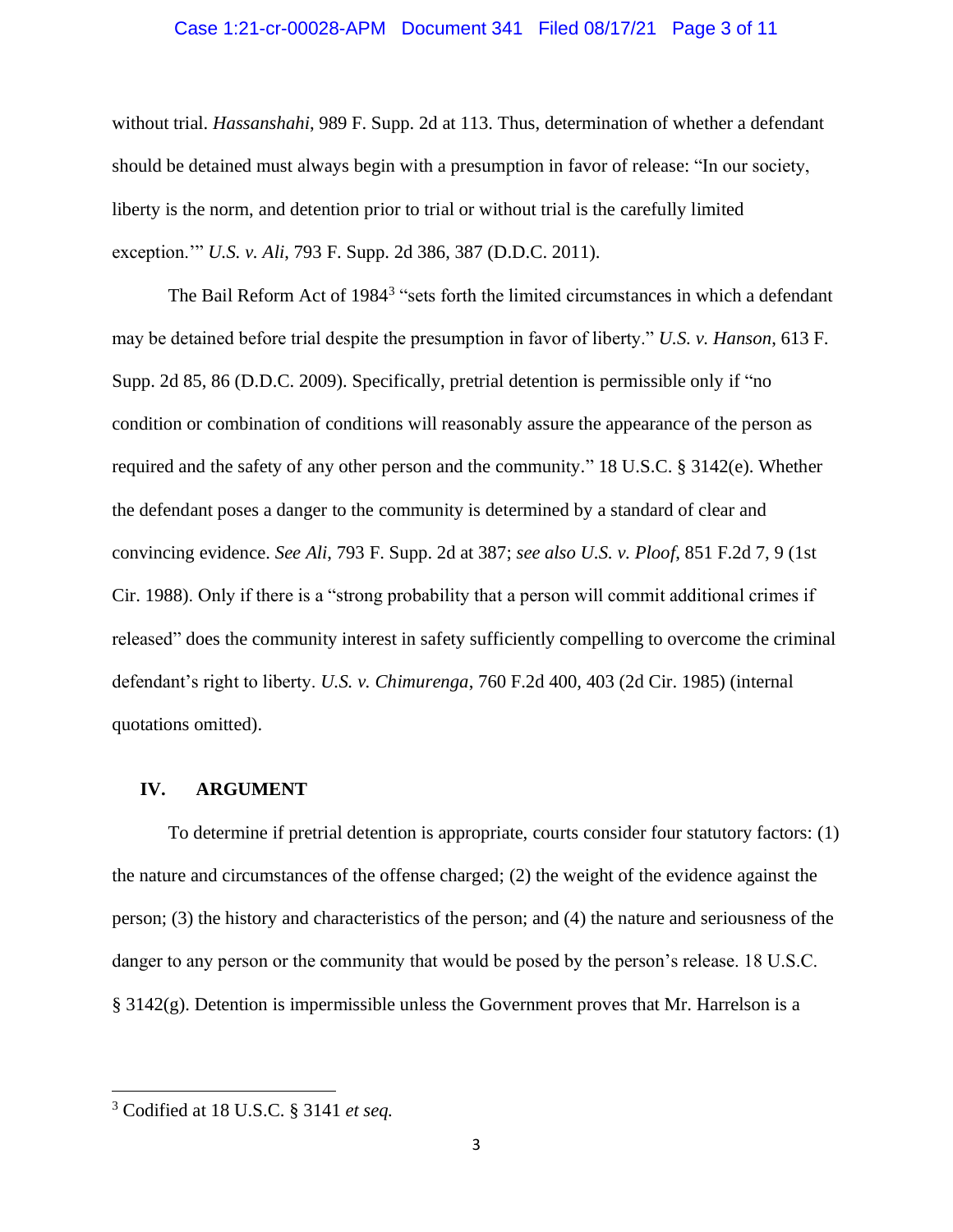#### Case 1:21-cr-00028-APM Document 341 Filed 08/17/21 Page 4 of 11

flight risk by the preponderance of the evidence, or proves his dangerousness to any other person or the community by clear and convincing evidence. *United States v. Demmler*, 523 F. Supp. 2d 677, 680 (S.D. Ohio 2007). Because the Government cannot meet this heavy burden, Mr. Harrelson must be released.

# **A. Mr. Harrelson's Detention Order Should Be Revoked Because The Government Has Failed To Establish—Indeed, Has Failed To Present Evidence—That There Is a Serious Risk That Mr. Harrelson Will Obstruct Justice**

The government is entitled to request a detention hearing if it establishes that there is "a serious risk that such person will obstruct or attempt to obstruct justice, or threaten, injure, or intimidate, or attempt to threaten, injure, or intimidate, a prospective witness or juror." 18 U.S.C.  $\S 3142(f)(2)(B)$ . However, "the Court will not assume that just because [the defendant] has been charged with witness tampering and obstruction of justice, he is likely to commit these same offenses again during the course of these proceedings. Indulging such an assumption would be tantamount to creating a *per se* rule of detention in cases involving witness tampering and obstruction, which this Court has already declined to do." *United States v. Demmler*, 523 F. Supp. 2d 677, 683 (S.D. Ohio 2007).

Here, the Government has produced *no* evidence that Mr. Harrelson will attempt to obstruct justice, let alone a "serious risk" that he will do so. Since the fact of his obstruction charge is insufficient as a matter of law to justify Mr. Harrelson's continuing detention, this Court cannot refuse to release him on that basis.

## B. **Judge Kidd Held that Mr. Harrelson Posed No Flight Risk, and Nothing Has Changed to Justify Disturbing That Holding**

During Mr. Harrelson's detention hearing, Judge Kidd held that he was not a flight risk. Specifically, Judge Kidd addressed Mr. Harrelson directly and incisively observed: "[there is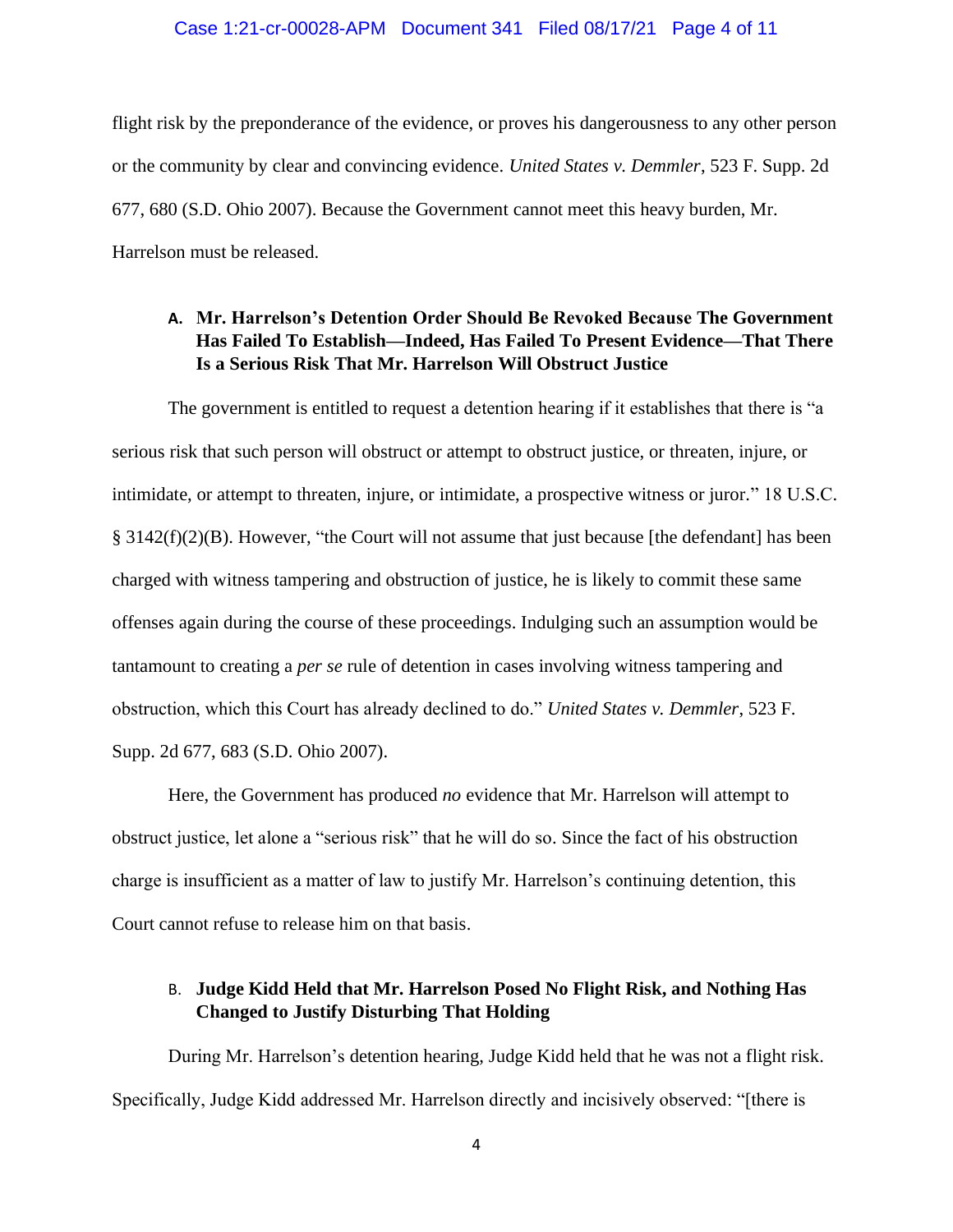### Case 1:21-cr-00028-APM Document 341 Filed 08/17/21 Page 5 of 11

not] really any argument that you're a serious risk of flight. You have ties to the community. You don't possess a passport. You haven't travelled outside the United States." ECF 152-1 at 47:4–7. He also observed that Mr. Harrelson "[does not] have significant means with which to flee." *Id.* at 49:19–20. None of these facts has changed. Therefore, this Court has no reason to disturb Judge Kidd's finding that Mr. Harrelson is not a flight risk.

# **C. Mr. Harrelson's Continuing Detention Is Unlawful Because the Government Cannot Establish That Mr. Harrelson Is A Threat To An Individual Or The Community**

As noted above, pretrial detention violates due process (and the Bail Reform Act) unless the Government proves by clear and convincing evidence that a defendant poses a concrete, prospective threat to public safety. *U.S. v. Salerno*, 481 U.S. 739, 751 (1987); *Munchel*, 991 F.3d at 1282–83.. In assessing whether pretrial detention or release is warranted, the court must may consider: (1) "the nature and circumstances of the offense charged, including whether the offense is a crime of violence"; (2) "the weight of the evidence against the person"; (3) "the history and characteristics of the person, including . . . the person's character, physical and mental condition, family ties, employment, financial resources, length of residence in the community, community ties, past conduct, history relating to drug or alcohol abuse, criminal history, and record concerning appearances at court proceedings"; and (4) "the nature and seriousness of the danger to any person or the community that would be posed by the person's release." 18 U.S.C. § 3142(g). Here, each of these factors militates strongly in favor of rescinding Mr. Harrelson's detention order.

Here, again, the government has not presented evidence that Mr. Harrelson poses as a threat to public safety as the court has deemed to be required in *Munchel*. To further this argument, Mr. Harrelson has not even been charged with a crime of violence to demonstrate a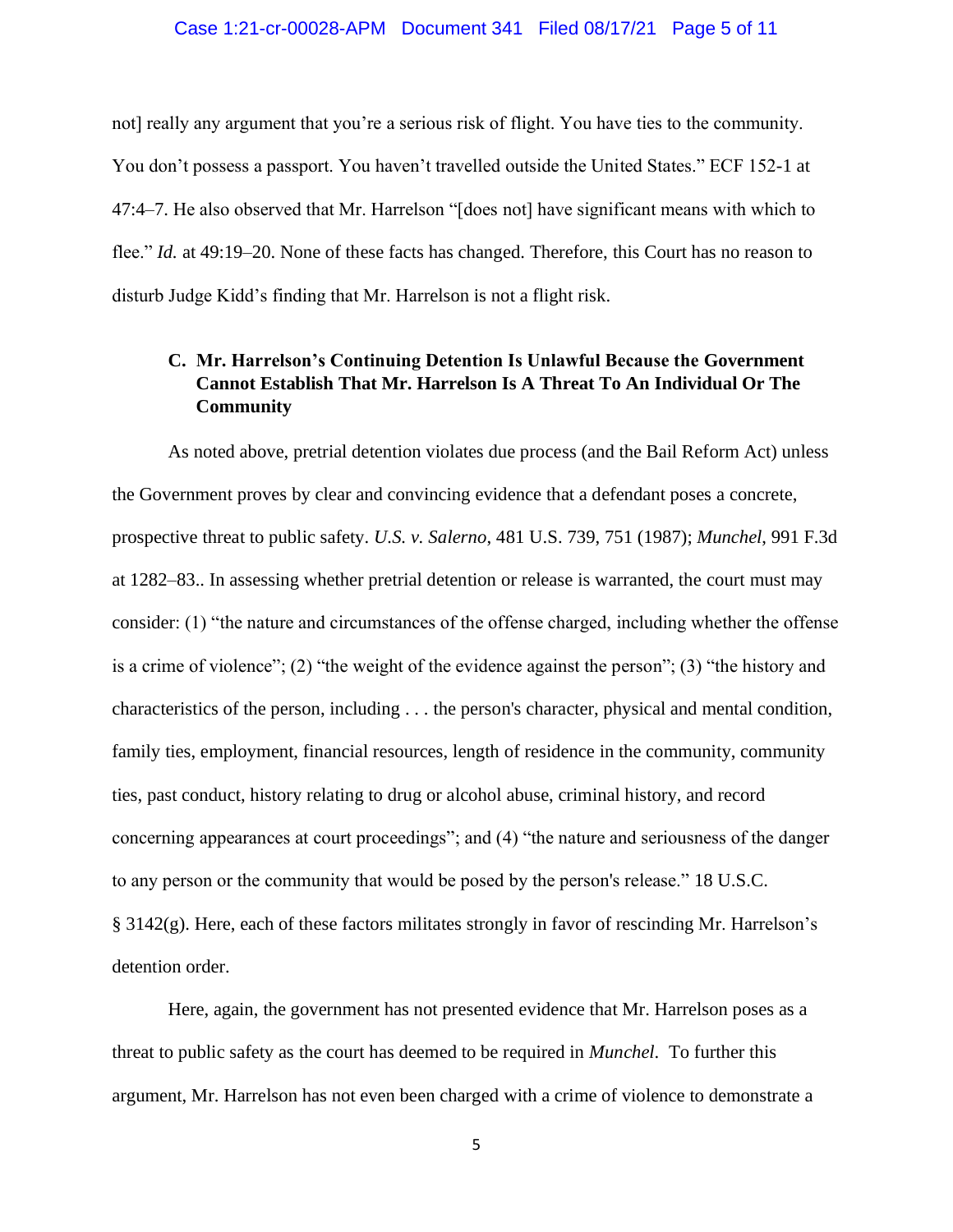### Case 1:21-cr-00028-APM Document 341 Filed 08/17/21 Page 6 of 11

threat to the community. Rather, there is a single charge of Destruction of Government Property under 18 U.S.C. 1361, 2 where the government asserts Mr. Harrelson broke a window that equals roughly \$1,000 in damages.

# **1. The nature and circumstances of the offense charged militate in favor of Mr. Harrelson's release**

Until conviction, "the nature [and circumstances] of the offense . . . [are] to be considered only in terms of the likelihood of [the defendant] making himself unavailable for trial." *U.S. v. Edson*, 487 F.2d 370, 372 (1st Cir. 1973). Here, the alleged crimes took place while Mr. Harrelson was participating in the most fundamental of First-Amendment-protected activities. *See, e.g., Carey v. Brown*, 447 U.S. 455, 466–67 (1980) ("[P]ublic protests over . . . important economic, social, and political subjects . . . [are] 'exercise[s] of . . . basic constitutional rights in their most pristine and classic form,' [and have] always rested on the highest rung of the hierarchy of First Amendment values." (citations omitted)). The validity of a presidential election is certainly a political subject of great public significance. The alleged crimes allegedly took place during a protest on that subject. Therefore, the circumstances militate against the finding of any criminal liability, and therefore, militate against continued detention.

The nature of the offenses charged also militate against continued detention. Specifically, Mr. Harrelson has not been charged with any crimes of violence. Accordingly, this factor militates in favor of Mr. Harrelson's release.

### **2. The lack of evidence against Mr. Harrelson militates strongly in favor of his release**

Until conviction, "the evidence of guilt[] is to be considered only in terms of the likelihood of [the defendant] making himself unavailable for trial." *Edson*, 487 F.2d at 372.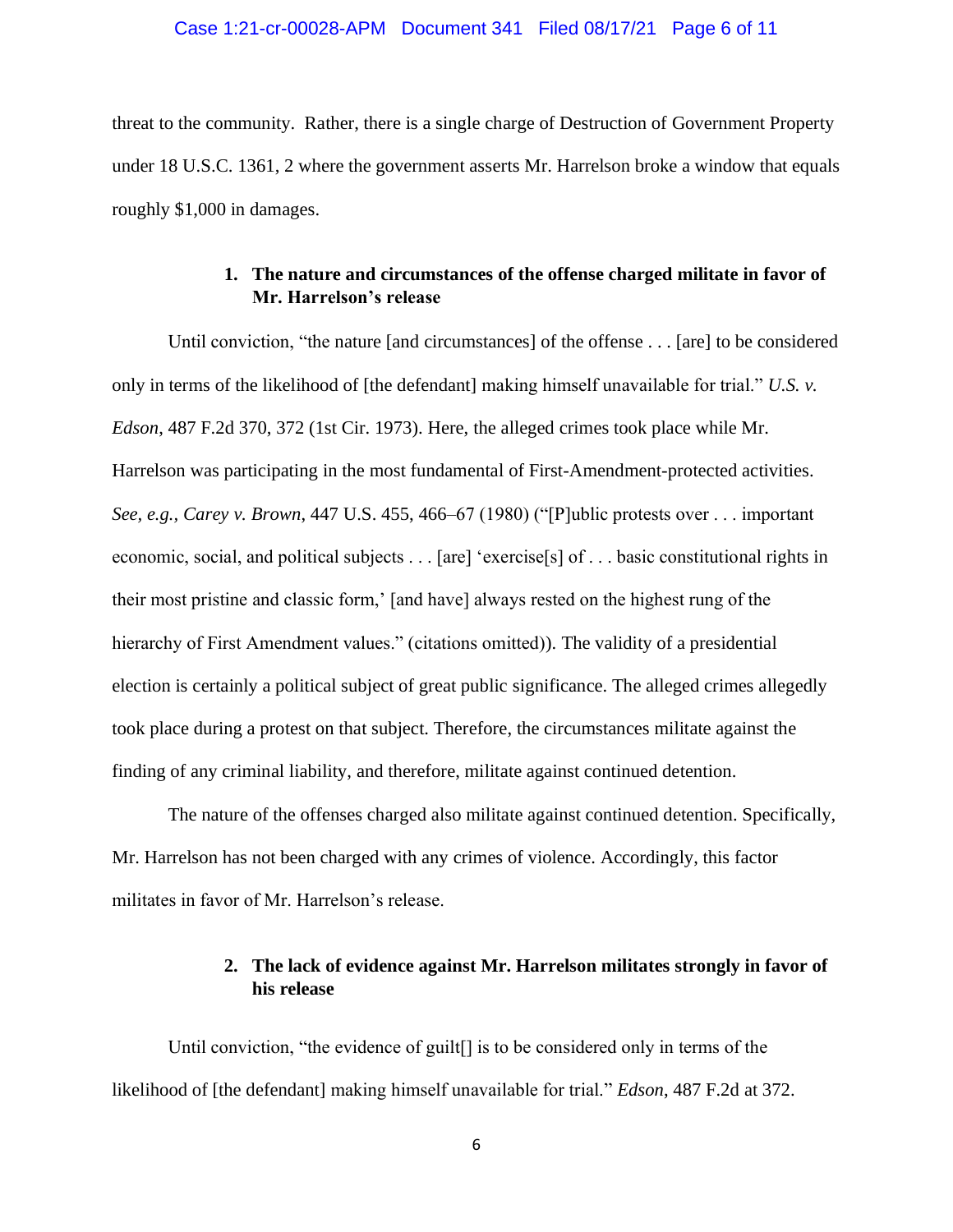### Case 1:21-cr-00028-APM Document 341 Filed 08/17/21 Page 7 of 11

Here, the evidence produced by the Government reveals that it has nothing to indicate that Mr. Harrelson engaged in any violence at the Capitol. Likewise, the Government has not provided evidence at all that Mr. Harrelson damaged any government property. Indeed, on the evidence thus far produced, reasonable minds could differ as to whether the Government has even established probable cause. The evidence certainly does not establish his guilt by clear and convincing evidence. Accordingly, Mr. Harrelson has no reason to "make himself unavailable" for trial. This factor militates strongly in favor of Mr. Harrelson's release.

## **3. Judge Kidd's finding that Mr. Harrelson's characteristics militate against detention should not be disturbed because none of Mr. Harrelson's characteristics have changed**

The court must consider "the history and characteristics of the person, including . . . the person's character, physical and mental condition, family ties, employment, financial resources, length of residence in the community, community ties, past conduct, history relating to drug or alcohol abuse, criminal history, and record concerning appearances at court proceedings" 18 U.S.C. § 3142(g).

In the detention hearing, Judge Kidd observed that the great majority of Mr. Harrelson's characteristics militated against detention: he is being prescribed necessary medication, ECF No. 152-1 at 49:14–16; he lacks the financial resources to flee, *id.* at 49:19–20; he has strong community ties and has a wife and family, *id.* at 49:21–22; he has no criminal history, *id.* at 50:4–5; and he has never failed to appear at a court proceeding, *id.* at 50:7–8. None of these characteristics has changed since Judge Kidd made these findings.

Moreover, Mr. Harrelson is a veteran of the United States Army who was honorably discharged in December 2011. As a welder, Mr. Harrelson is a skilled tradesman whose services are in high demand. Accordingly, this factor still militates strongly in favor of release.

7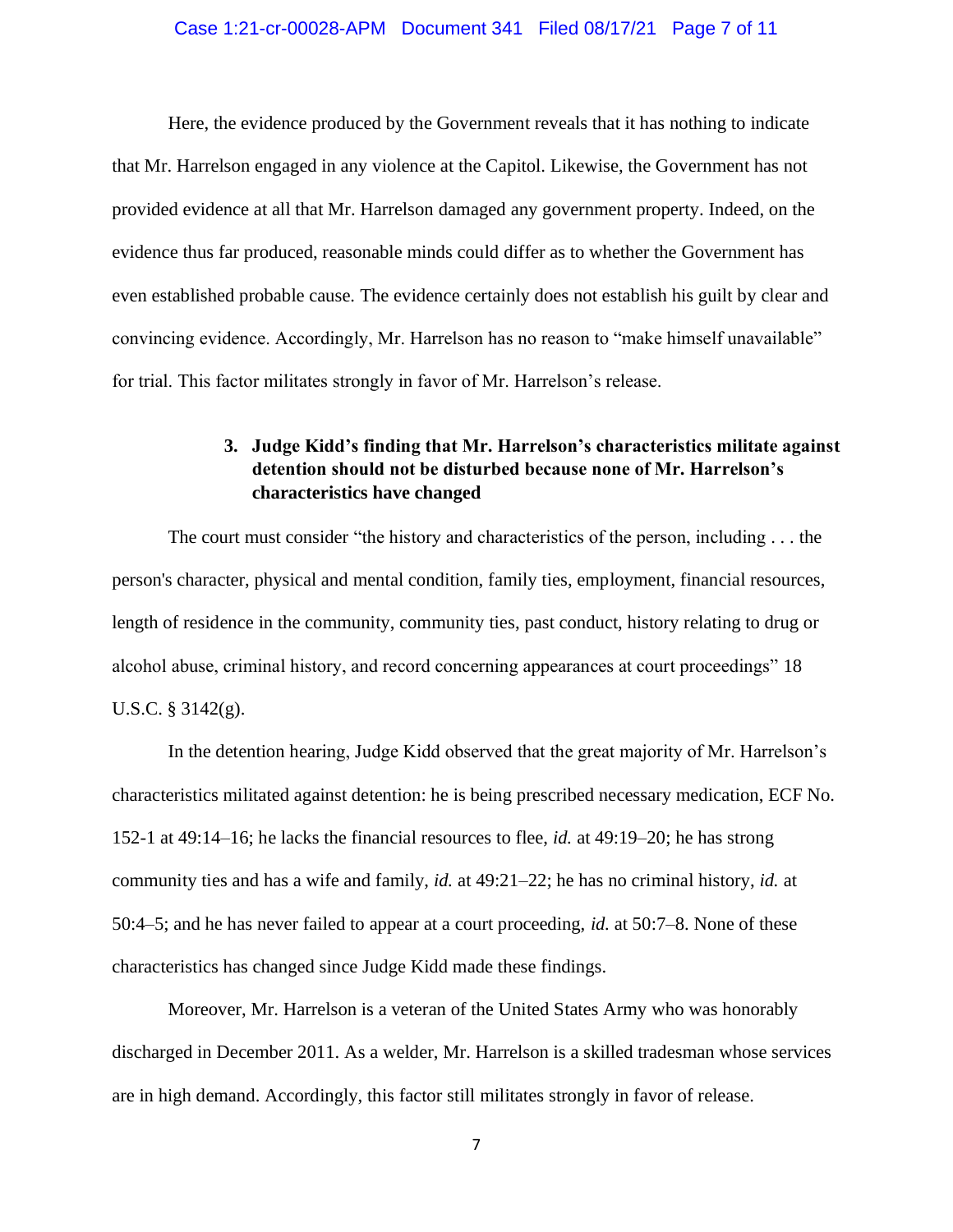### **4. Nothing indicates that Mr. Harrelson would pose a danger to either an individual or the community if he is released**

Finally, the court must review "the nature and seriousness of the danger to any person or the community that would be posed by the person's release." 18 U.S.C. § 3142(g). Judge Kidd based his determination of dangerousness on the Government's allegations "as set forth in the complaint." ECF No. 152-1 at 51:7. Because discovery had not yet commenced, Judge Kidd took at face value the Government's allegations that Mr. Harrelson organized and participated in violence at the Capitol. *See id.* at 51:5–13.

Now that the Government has disclosed its evidence, it is clear that none of the allegations have any factual basis. For example, the Government has no evidence that Mr. Harrelson engaged in any acts of violence while at the Capitol. Indeed, the Government lacks evidence even that Mr. Harrelson caused a scintilla of damage to government property.

Not only can Mr. Harrelson's continued detention not be sustained on the merits, it is also approaching a Due Process violation. In *U.S. v. Melendez-Carrion*, the Second Circuit held that a pretrial detention based solely on the defendant's alleged dangerousness was unconstitutional where such detention lasted longer than eight months. 790 F.2d 984, 1004 (2d Cir. 1986). Here, Mr. Harrelson has been detained since March 15, 2021, and there is no indication that his trial will take place in the next three months. Indeed, there is no indication as to when his trial will take place at all. Since Mr. Harrelson is not a flight risk, this Court should release him with appropriate conditions. *Id.* ed in December 2011. As a welder, Mr. Harrelson is a skilled tradesman whose services are in high demand. Accordingly, this factor still militates strongly in favor of release.

### **5. All the Bail Reform Act factors militate in favor of release**

8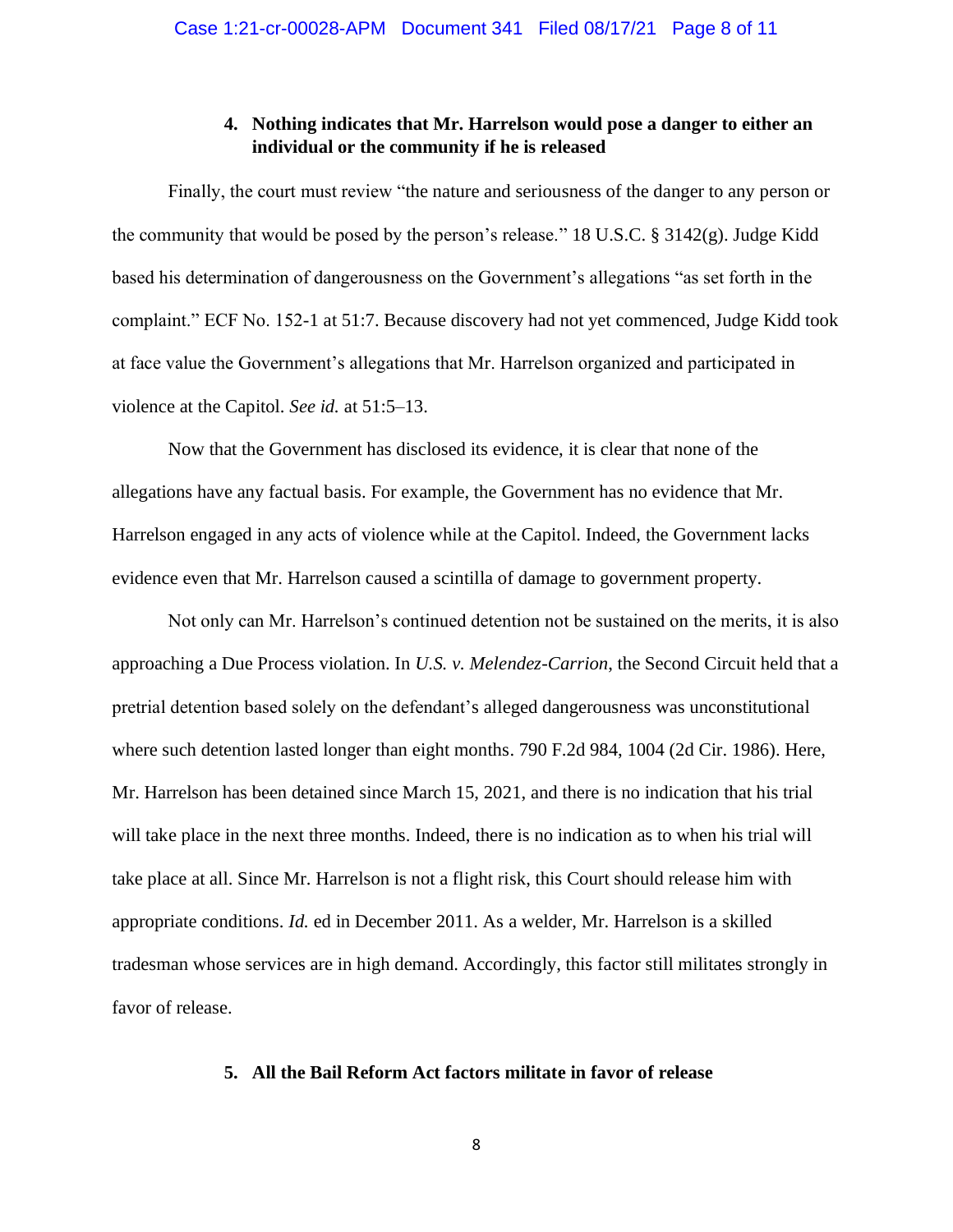Each of the Bail Reform Act's four statutory factors militates in favor of Mr. Harrelson's release. Accordingly, this Court should revoke his detention order and release him with appropriate conditions.

## **D. Mr. Harrelson Should Be Released As a Matter of Horizontal Equity Because the Court Has Been Revoking Detention Orders for Defendants Who Are Facing Far More Serious or Numerous Charges**

Mr. Harrelson incorporates by reference portions of the defendant's Motion for Release from Custody in *United States v. Foy*, 1:22-CR-108 (TSC), ECF No. 22, at \_\_. in support for his pretrial release as the government cannot continue to hold Mr. Harrelson detained and not violate due process when defendants in other cases whom are charge with serious and more egregious crimes have been allowed bond. In his brief, Mr. Foy cited several cases in which other January 6 defendants, who were charged with serious crimes of violence, where released from detention with conditions. Mr. Foy argued that, as a matter of horizontal equity, he should be released as well. Specifically, Mr. Foy asked the court to review the matters of *United States v. Richard Barnett*, 1:21-CR-38 (CRC); *United States v. Robert Sanford*, 1:21-CR-52 (ZMF); and *United States v. David Alan Blair*, 1:21-CR-86 (CRC). Upon review, the Honorable Judge Tanya Chutkan granted Mr. Foy's release into home confinement.

Here. Mr. Harrelson's charges are no more serious than those with Mr. Foy was charged. Accordingly, as a matter of horizontal equity, this Court should revoke Mr. Harrelson's detention order and grant him release.

### **V. CONCLUSION**

For the forgoing reasons, Mr. Harrelson respectfully requests this Honorable Court to release him from pretrial detention.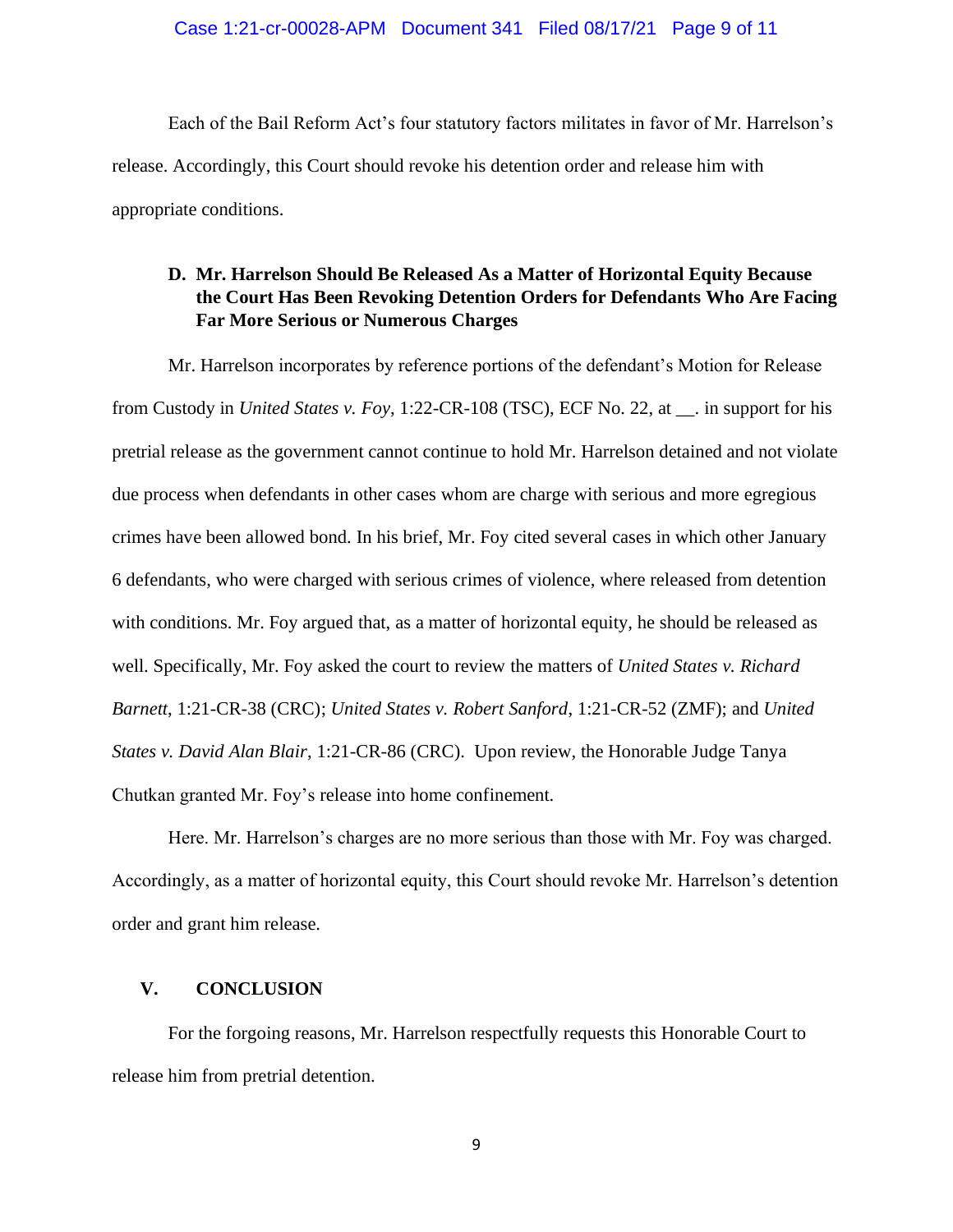Date: August 17, 2021 Respectfully Submitted,

 $m$ 

John M. Pierce (*PHV Admitted*) 355 S. Grand Avenue, 44th Floor Los Angeles, CA 90071 Tel: (213) 400-0725 Email: jpierce@piercebainbridge.com

*Attorney for Defendant Kenneth Harrelson*